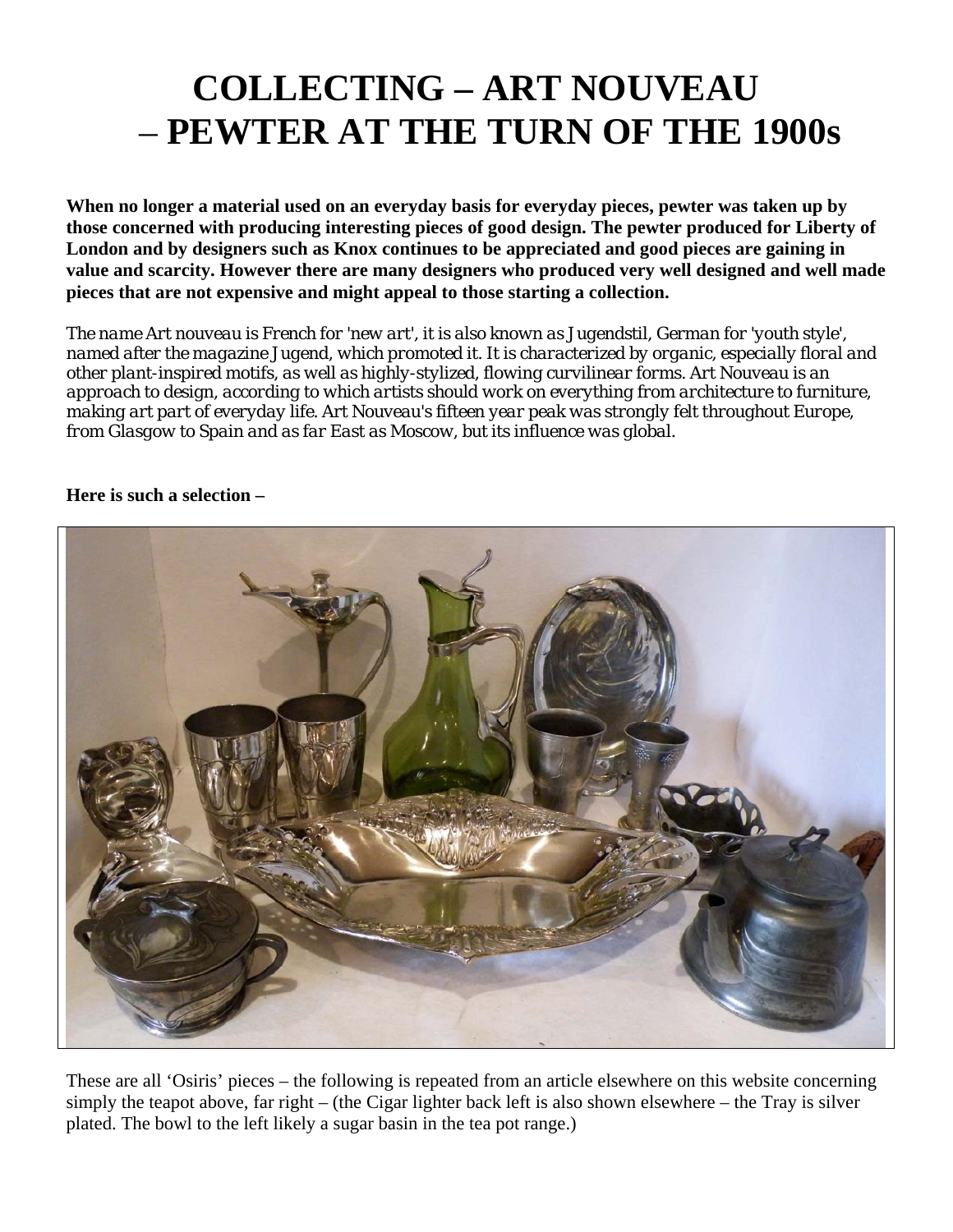### ART NOUVEAU – OSIRIS

The OSIRIS factory was founded in 1899 by father Friedich August Scherf ( 1839-1922) and son Walter Scherf (1875 –1909). It was called the " Metallwarenfabrik Fur Kleinkunst Walter Scherf & co" in Nürnberg

The factory was very small. In the beginning they had two polish machines, three grinders, one lathe and an 8 PK steam machine.

Before Walter Scherf became head of OSIRIS, he worked at the firm ORIVIT, until 1899 . He took some workers with him and some ideas .

From 1899 until 1909 the factory produced 1300 items .They outnumbered the firm KAYSERZINN with some 300 items . The firm developed a new sort pewter in 1902:

the so-called "ISIS" metal. It was more expensive to buy, but not better in quality.

The firm worked with great designers

They had won several prizes in Turin( 1902), the Gold medal of Konig-Ludwig Price (1902), the Gold medal in St Petersburg (1903/1904), the first and second prize in St. Louis, USA (1904), the Gold medal in Cape Town South Africa (1904/1905). In the year 1906 they changed the name from OSIRIS to "ISIS Werke Gmbh. kunstgewerblicher Erzeugnisse".

Because of bad management, the firm was almost bankrupt and, sadly, in 1909, Walter Scherf took his own life. That was the tragic end of "OSIRIS" – "ISIS".



A FINE ART NOUVEAU PEWTER POCKET WATCH STAND & *VIDE POCHE* EXECUTED BY THE WALTER SCHERF FACTORY FOR THEIR OSIRIS ISIS RANGE,THE PIECE IS FULLY MARKED WITH THE OSIRIS ISIS STAMP AND DESIGN NUMBER ,THE MARK IS EMBOSSED & LEGIBLE,THIS PIECE WOULD HAVE BEEN PRODUCED IN THE ART NOUVEAU JUGENDSTIL PERIOD OF THE EARLY 1900'S,IT HAS BEEN PROFESSIONALY POLISHED TO A VERY HIGH STANDARD WITH A MIRROR LIKE FINISH,THERE IS SOME PITTING TO THE TRAY & SOFTENING TO THE STYLISED LOW RELIEF DESIGN BUT IT IS STILL A VERY STYLISH PIECE,A CLASSIC EXAMPLE OF JUGENDSTIL ZINN DESIGN AND IS OVER 100 YEARS OLD SO HAS SOME MINOR SIGNS OF AGE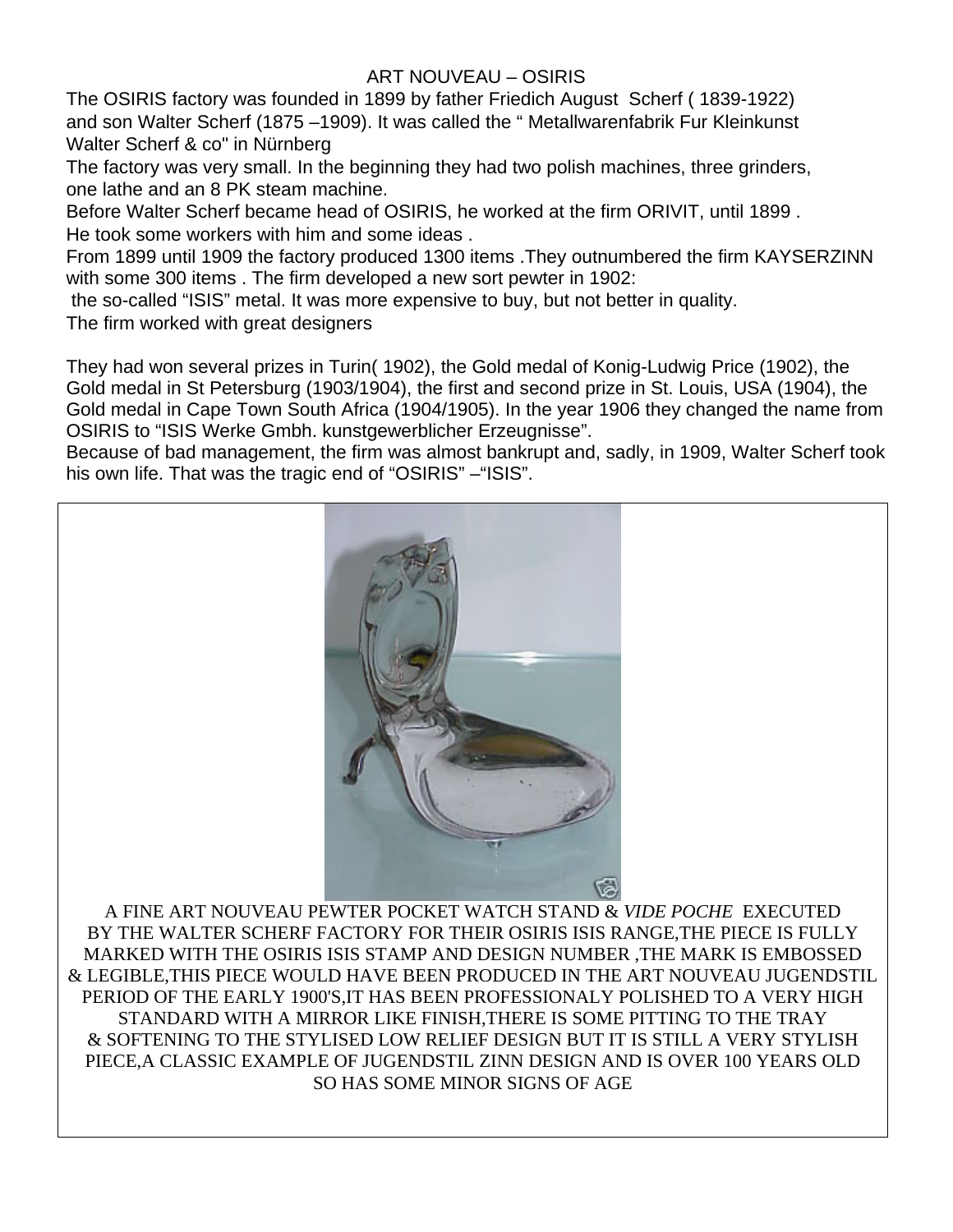

A LARGE ART NOUVEAU SILVERPLATED PEWTER CAKE BASKET OR FRUIT BOWL EXECUTED BY THE WALTER SCHERF FACTORY FOR THEIR OSIRIS ISIS RANGE,THE PIECE IS FULLY MARKED WITH THE OSIRIS ISIS STAMP AND DESIGN NUMBER 1763 ,THE MARK IS EMBOSSED & LEGIBLE,THIS PIECE WOULD HAVE BEEN PRODUCED IN THE ART NOUVEAU JUGENDSTIL PERIOD OF THE EARLY 1900'S,IT HAS BEEN REPLATED AT SOME TIME AND IS A LITTLE BRIGHT BUT THIS WILL SOFTEN IN TIME,THERE ARE MINOR SURFACE SCRATCHES TO THE BOWL FROM USE,BUT THE FABULOUS STYLISED FLOWER DROPLETS DESIGN IS CHRISP & FRESH,IT IS QUITE A LARGE PIECE PIECE MEASURING 14"(35CM) LONG & 9"(22.5CM) DEEP,A GREAT EXAMPLE OF JUGENDSTIL ZINN DESIGN AND IS OVER 100 YEARS OLD SO HAS SOME MINOR SIGNS OF AGE & USAGE THIS & THE REPLATING

*Interesting that the factory is reputed as producing 1300 items and this is number 1763?* 

## **BELOW A CLARET GOBLET AND A SPIRIT BEAKER**

Claret goblet made by Walter Scherf & Co. c1900 of Nuremberg, trading as 'Osiris', which is stamped under the base with pattern number '504'. A delightful Art Nouveau item, with raised cast decoration of trailing vines with bunches of grapes around the entire body. Vanessa Brett shows identical examples with their matching claret jug at p214 of *Phaidon Guide to Pewter*. In very good condition, with medium-grey original surface patina. 4¼" high with 2%" top and 1%" base diameters.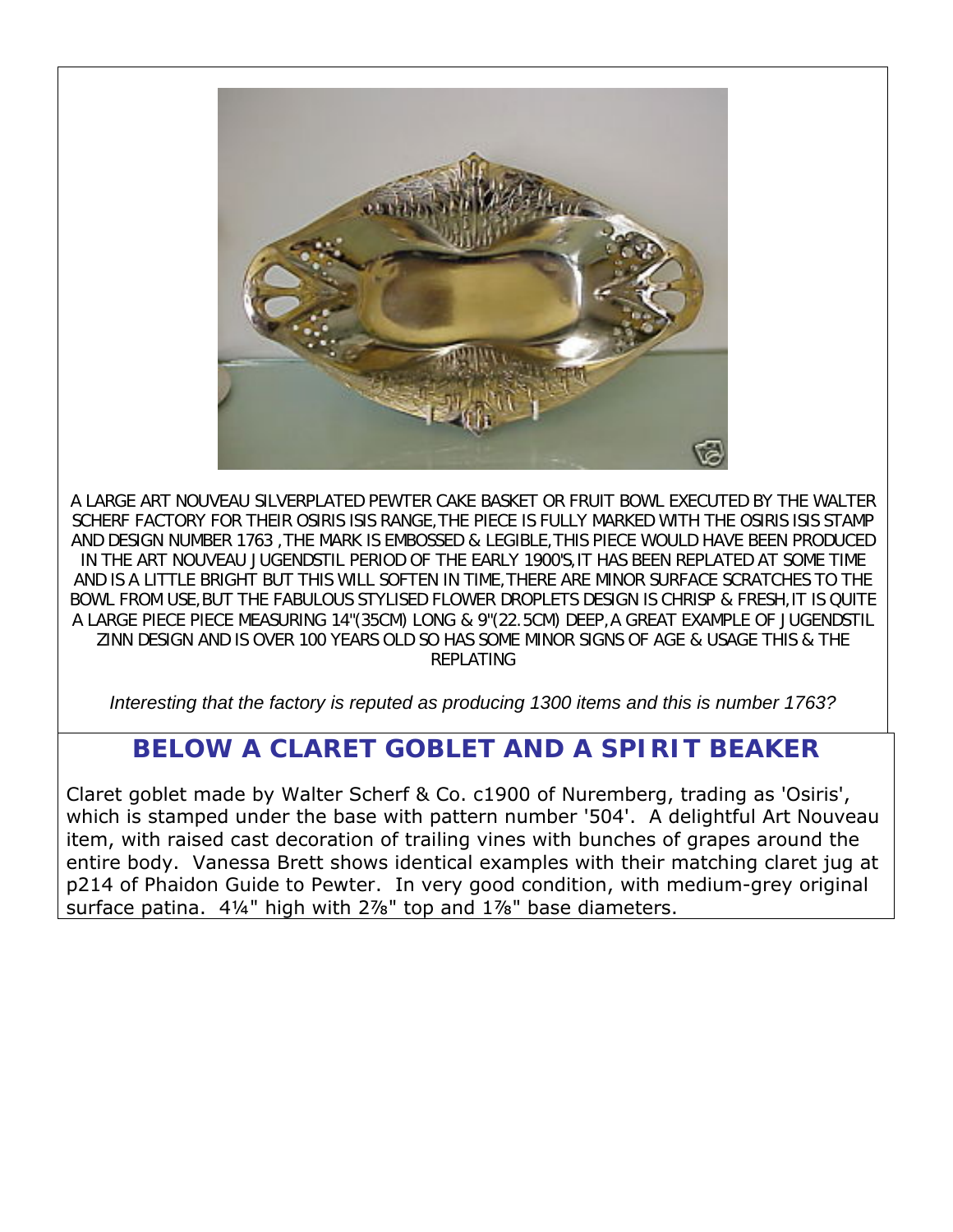

Spirit beaker made by Walter Scherf & Co., c1900 of Nuremberg trading as 'Osiris', which is cast under the base with pattern number '501' and 'Isis'. This is a delightful Art Nouveau item; having raised cast decoration of bunches of grapes hanging from vines around the upper body, and random 'prunts' around the lower body. It is in very good condition, with medium-grey original surface patina. 4" high with 2⅜" top and 1¾" base diameters.

Some part of showing these two pieces is to show the differences when cleaned. Elsewhere on the website are clues on how to make the above look as below without very many hours of effort.

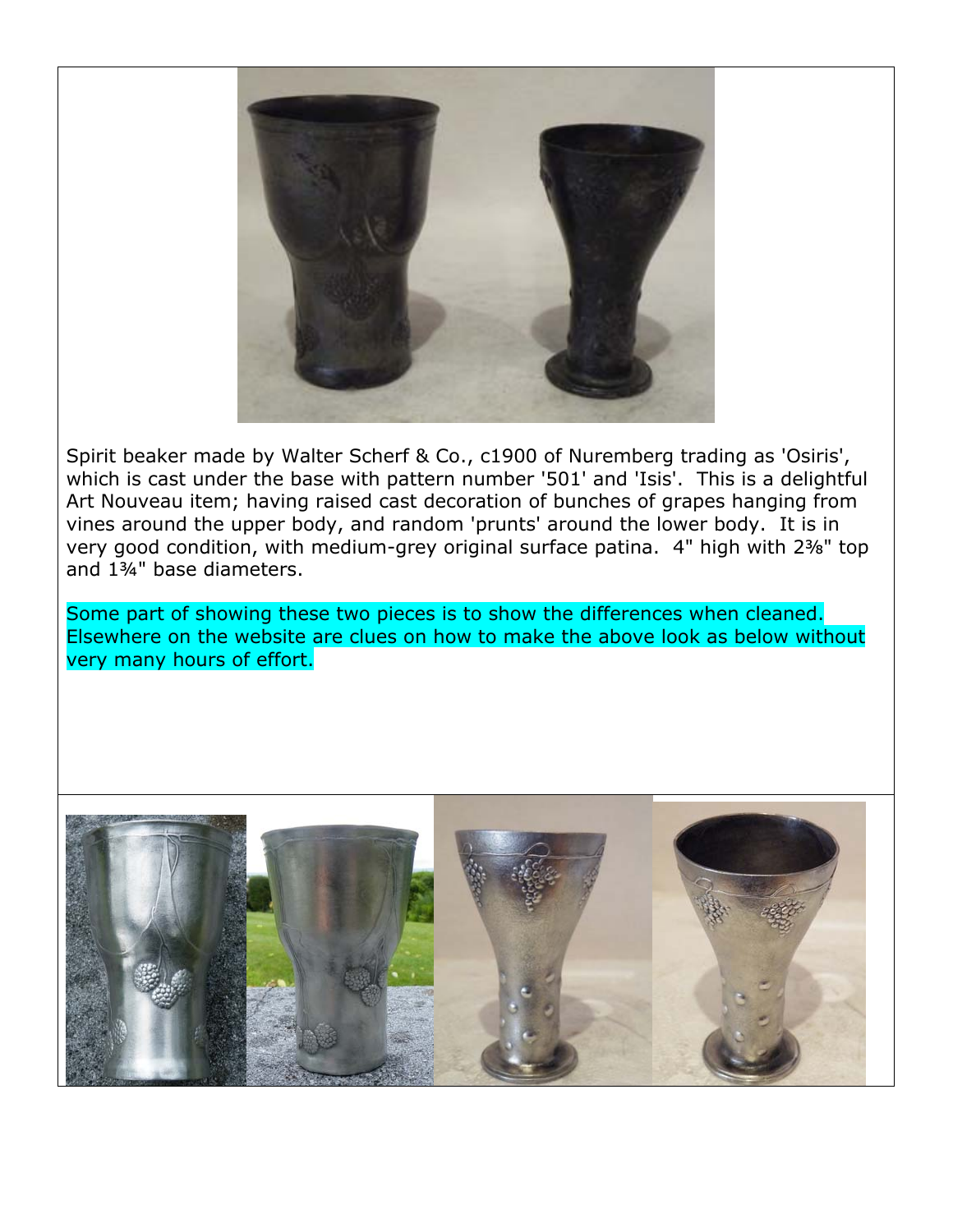# **COLLECTING – SMALL PEWTER TRAYS AND TOURIST SOUVENIRS**

The fashion in better off houses of a servant taking in a visitor's calling card on a small tray makes possible the collection of such small trays. They can be amusing. The card on a tray made as where a reptile emerges from a pond could say something about the visitor as could a tray with a girl swimming to the edge of a pond. The one's seen by this writer are usually about the turn of the 1900s and thus largely Art Nouveau though they are to be found from the middle 1800s. Some trays were smaller and these were often called pin trays and here Liberty produced a range of well designed pieces that are very collectable.

Small Pin Trays were also turned out all over the country as tourist mementoes featuring representations of the tourist attraction visited. These are not popular with collectors and doubtless an interesting collection could be gathered now for little money, and some of them do have remarkably skilled draughtsmanship.

Other small trays we can only wonder at their use – below for example is shown the Kaiser Willem battleship about the size for a card tray – maybe it was.

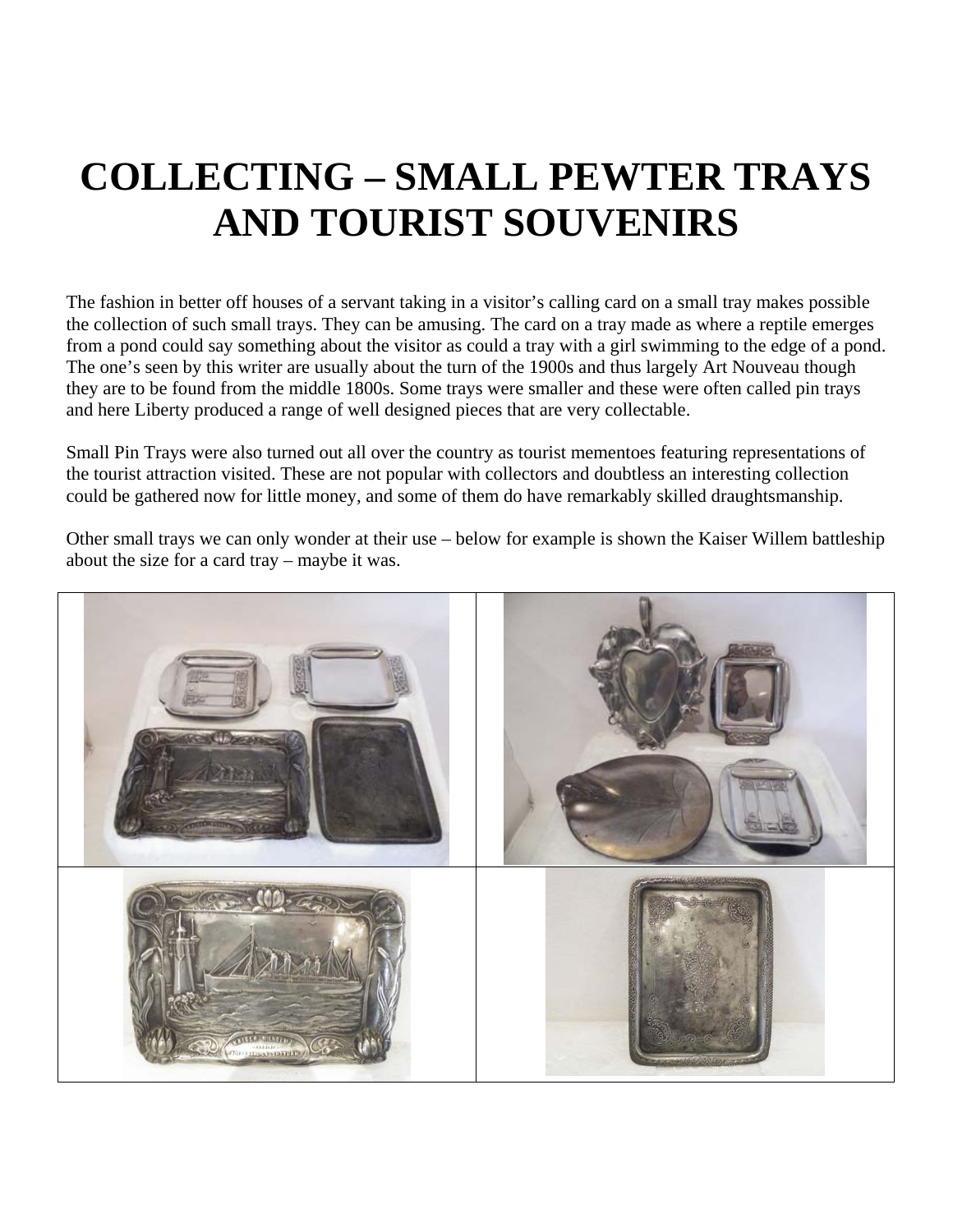

Card Tray showing salamander emerging from Pond or the depths? Whose card is it?



Above are three of the souvenir pin trays. The top two celebrate Great Yarmouth and the bottom one an unknown Abbey ruin. The sizes of these are only about 3 7/8" x 2 5/8"



A RARE AND UNUSUAL CARD TRAY PROBABLY DESIGNED BY HANS PETER UNDER THE SUPERVISION OF FRIEDRICH ADLER AND EXECUTED BY THE DUTCH FIRM OF URANIA AS IT IS UNMARKED,LATER PIECES BY HANS PETER FROM THE ESSLINGEN FACTORY WERE USUALLY MARKED JUVENTA PRIMA METAL AND IT IS NOT UNCOMMON TO HAVE TWO IDENTICAL PIECES ONE MARKED URANIA THE OTHER JUVENTA,THIS PIECE WOULD HAVE BEEN PRODUCED IN THE ART NOUVEAU JUGENDSTIL PERIOD OF THE EARLY 1900'S,THE TRAY HAS BEEN PROFESSIONALY POLISHED TO A VERY HIGH STANDARD WITH NO LOSS OF THE DESIGN TO THE WONDERFUL STYLISED FLORAL MOTIF,IT MEASURES 7"(18CM) LONG AND 5.5"(14CM) AT THE WIDEST PART SO A NICE SIZE FOR DISPLAY THE TRAY IS FULLY ILLUSTRATED IN JAN KWINTS DEFINITIVE BOOK ON URANIA PAGE 92 , THIS PIECE IS A CLASSIC EXAMPLE OF JUGENDSTIL ZINN DESIGN AND IS OVER 100 YEARS OLD NOT A REPRODUCTION PIECE

In the top two illustrations there are (repeated in each photo) two Liberty of London Pin Trays designed by Archibald Knox.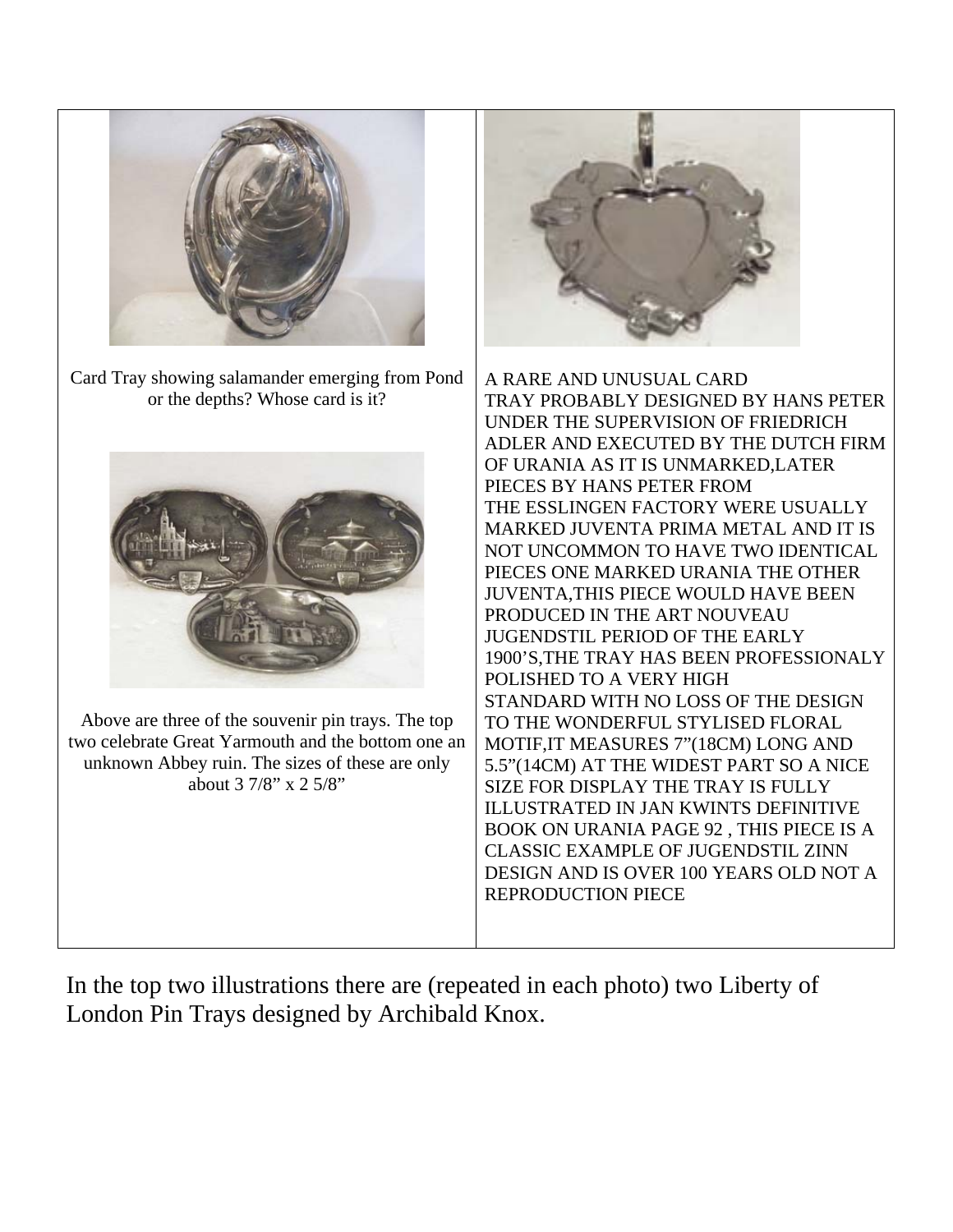### **PEWTER TRAYS FROM THE EARLY 1900s – ART NOUVEAU**